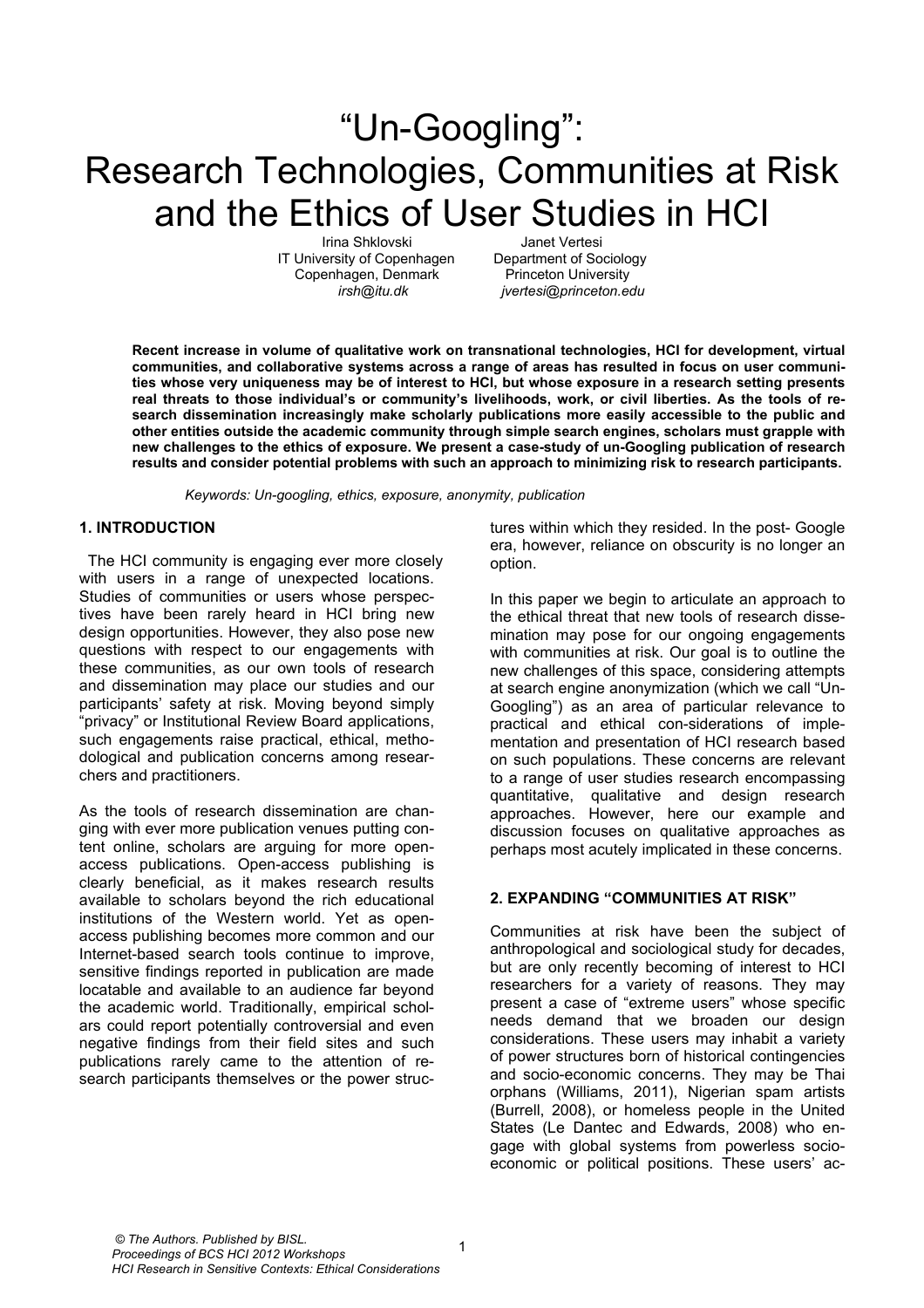cess to technologies of interest is often tricky, uncertain, inconsistent, at times even less than legal.

Considerations of risk go beyond studies of marginalized, underprivileged or underserved communities. For example, in countries where censorship is an active state practice, participation in technical communities may be limited to the economically privileged in society, but can articulate an implicit or explicit anti-government position (Shklovski and Kotamraju, 2011, MacKinnon, 2008). This is particularly acute in situations where users are under more direct government control than Western researchers expect. Yet studies of such communities at risk present powerful results for HCI not only in terms of technical work under such conditions, but also in terms of how such practices must be our consideration even "right here." (Taylor, 2011)

In environments with fewer legal restrictions, publication of results concerning high-tech companies or organizations may affect financial support, status, or stock options. For example, high-visibility government science teams (Vertesi and Dourish, 2011) require continued funding and public support, which rests on maintaining a positive public image. Where analysis of challenges in internal processes may lead to important design insights for new collaborative technologies in other environments with similar status, exposure of these same issues through publication may impact the percep-tions of these organizations and groups for stakeholders outside the field of HCI.

We argue that making certain kinds of practices public, even if they seem mundane to the academic community can be a political act, whether intentional or not. When we present the practices we observe to HCI audiences for the purposes of research and design, we also expose the people who participate in our studies to other types of scrutiny Although a number of documents have recently addressed ethical issues in research, such as the Ethics Guide produced by the Association of Internet Researchers (Ess and The AoIR Ethics Working Group, 2002), much of the concern detailed in these documents focuses on informed consent and the use of information disclosed by the participants. But the users that we study, interview, and cite may be at risk of jail time, fines, family dishonor, or forms of state punishment because of the ideas we as researchers might publish rather than due to the information they disclose. Here current ethical guides fall short.

While it might seem that practically any community or user can now be conceived of as at risk in some way, this is not only because there is a rapidly growing category of such users in the world and in HCI research. It is also a product of our methods and the socio-technical conditions of our own research practice and dissemination. This is why, we argue, concerns for ethics in data collection are only part of the story. Our publications in our own research communities are increasingly available to anyone with access to Google, making what and how we publish based on our work with communities at risk an additional major concern. As a research community attuned to issues of data integrity and the rapid increases in data availability, we must consider the ethics of new research methods such as access and use of public online behavioral data in social network sites (Zimmer, 2010). We discuss a case study of a particular real ethical dilemma encountered in the course of research in such a "community at risk" as an example of such a tension in the practice of research. We then describe four methodological and ethical challenges that we faced under these new sociotechnical research conditions.

## **3. CASE STUDY**

In 2009 and 2010 the first author conducted fieldwork in a country where the authoritarian government engages in significant surveillance and blocking of Internet access for its citizens. While the research itself was focused on the role of technology in relational maintenance, the first author was struck by the palpable fear of retribution from the state expressed by some of the most active online content contributors, such as bloggers, discussion forum participants and writers. Interviews and informal interactions with owners of local blogging platforms, forums and informational sites revealed a detailed picture of the threat of surveillance and the practices of regular users. These findings highlighted the external structural conditions relevant to how and why users contribute content online, presenting a range of practices users engaged in to manage their exposure to the whims of the state.

Given the increasing reliance of social technologies on user-generated content, the relevance of these findings to the HCI community was clear. However, the fact that the local IT community under study was very small made specific participants identifiable through the attitudes they expressed in the quotes used as supporting data in the paper regardless of anonymization efforts (van den Hoonaard, 2003). The project in question was also in the first phase of a multi-year study and the first author herself could potentially become a person of interest in a state that publicly denies limiting freedom of speech while clearly doing so online. These concerns became relevant because the paper, if accepted, would be placed in a public online, keyword-searchable repository. The question then became: how might we share important research in-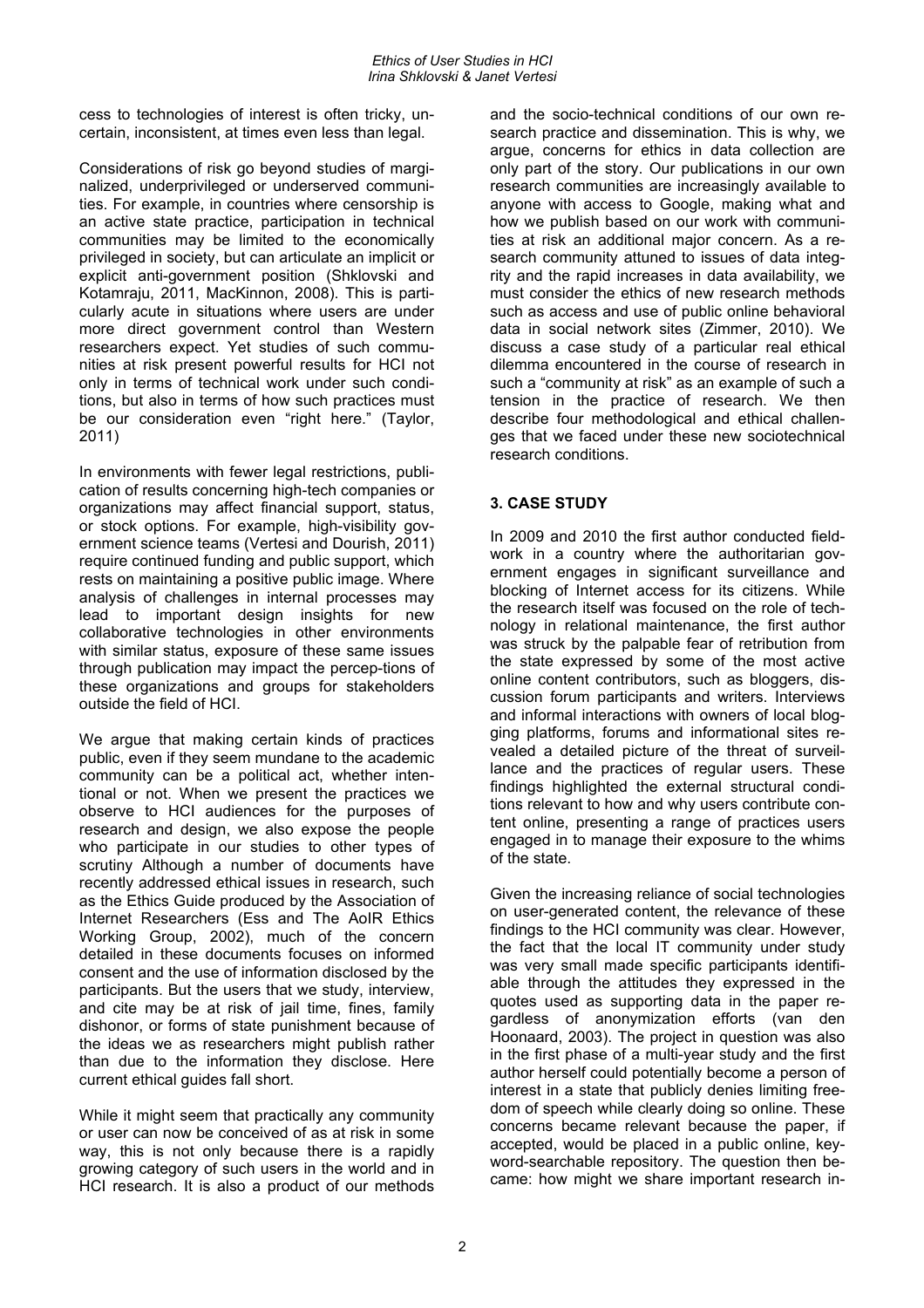sights with the HCI community while protecting participants and the integrity of the ongoing project?

#### **3.1 The IRB, informed consent and its limits**

In conducting the study the first author followed the practices required by an Institutional Review Board (IRB) of an affiliated North American university as well as acknowledged and adapted to the conditions and expectations of the population under study. Thus all study participants were presented with a study information sheet that detailed the goal of the study, participants' rights, and steps that will be taken to protect participant's confidentiality in the course of data collection, storage and use. No signed informed consent was collected in order to minimize potential for exposure. The researchers worked hard to ensure that study participants retained control over all research-related encounters.

Yet when it came to publication, it became clear that (IRB) requirements were not adequately tailored to addressing the issue of presentation of research results. Participants in this study were aware that their statements were either written down or recorded with their permission during interviews. They were also aware of the researcher's intent to publish results of her investigation. The information study sheet detailed the names and affiliations of the researchers that would have direct access to raw data. Researchers used pseudonyms when using representative quotes in academic publications and limited the amount of demographic information revealed about participants. Yet these efforts did not seem enough.

#### **3.2 The challenges of anonymization**

Challenges to common anonymization practices apply well beyond the individual level described above. For example, anonymization presents challenges for suites of authors from a company like IBM who, although they describe their study in writing as located at "a large technology company," cannot expect actual anonymity. However, the specificity of the socio-technical context under study is often too important to the story of why these users matter to leave out for the purposes of publication. As research in such field-sites cannot be kept invisible from other employees or managers, published results may directly imperil participants' work-life. This then becomes not simply an issue of "privacy" but one of accountabilities of research practices (Troshynski et al., 2008).

This may not, at first glance, be an issue where the study is concerned with technology users in a particular country rather than a more bounded space of an organization or an online interaction space such as a forum or a game. Yet as HCI follows computing devices from offices into the world, the anonymized encounters of users at large may not provide shelter for user privacy either. In our case, although the population of the country is in tens of millions, less than 30% were Internet users. This made the communities of users who generated online content relatively small. Despite the fact that fieldwork was conducted in three cities hundreds of miles apart, the user communities under study were tractable, small, and visibly connected online. Thus individuals could be identified just by the sentiments they expressed rather than through direct quotes. Moreover, the very fact that research was conducted through users' face-to-face encounters with a foreign researcher, made these encounters more locally visible.

#### **3.3 Un-Googling published work**

Our solution in this case was to anonymize not only the individual participants but also the country where the research was conducted. To fully limit the paper's traceability through online means, we removed any references that could potentially identify the location. After all, there are plenty of authoritarian governments in the world that engage in surveillance and blocking on the Internet. We called this practice *un-Googling* the paper. Interestingly, this approach generated criticism from some of the paper's reviewers who argued that: "*The anonymity of the research site hampers the informativeness and trustworthiness of the paper. Research in these restrictive states is relatively rare, that any kind of cited information would be a real contribution to the field*." Nevertheless, the paper was ultimately accepted for publication in its anonymized form.

Certainly anyone in the academic community who knew the first author and was familiar with her recent research could easily identify the country in question upon discovering the paper. The goal was not to hide the country under study from the academic community. On the contrary, this research was performed in a relatively under-studied area of the world and revealing the country name likely would have made the contributions of the paper that much more interesting and compelling. The paper was anonymized with a simple goal in mind: to prevent individuals outside the academic community, more specifically, the power-elite of the country in question, from perhaps accidentally coming upon the paper by inputting 'country name' and 'surveillance' or 'internet blocking' into an internet search engine. While the paper itself is freely accessible to the public at large, we hope it is now less likely to be used against the individuals who participated in this research. This was a kind of "the least we could do" solution.

#### **3.4 The Ongoing Work of Un-Googling**

*Un-Googling* does not end with simple anonymization at the point of publication. In order for this prac